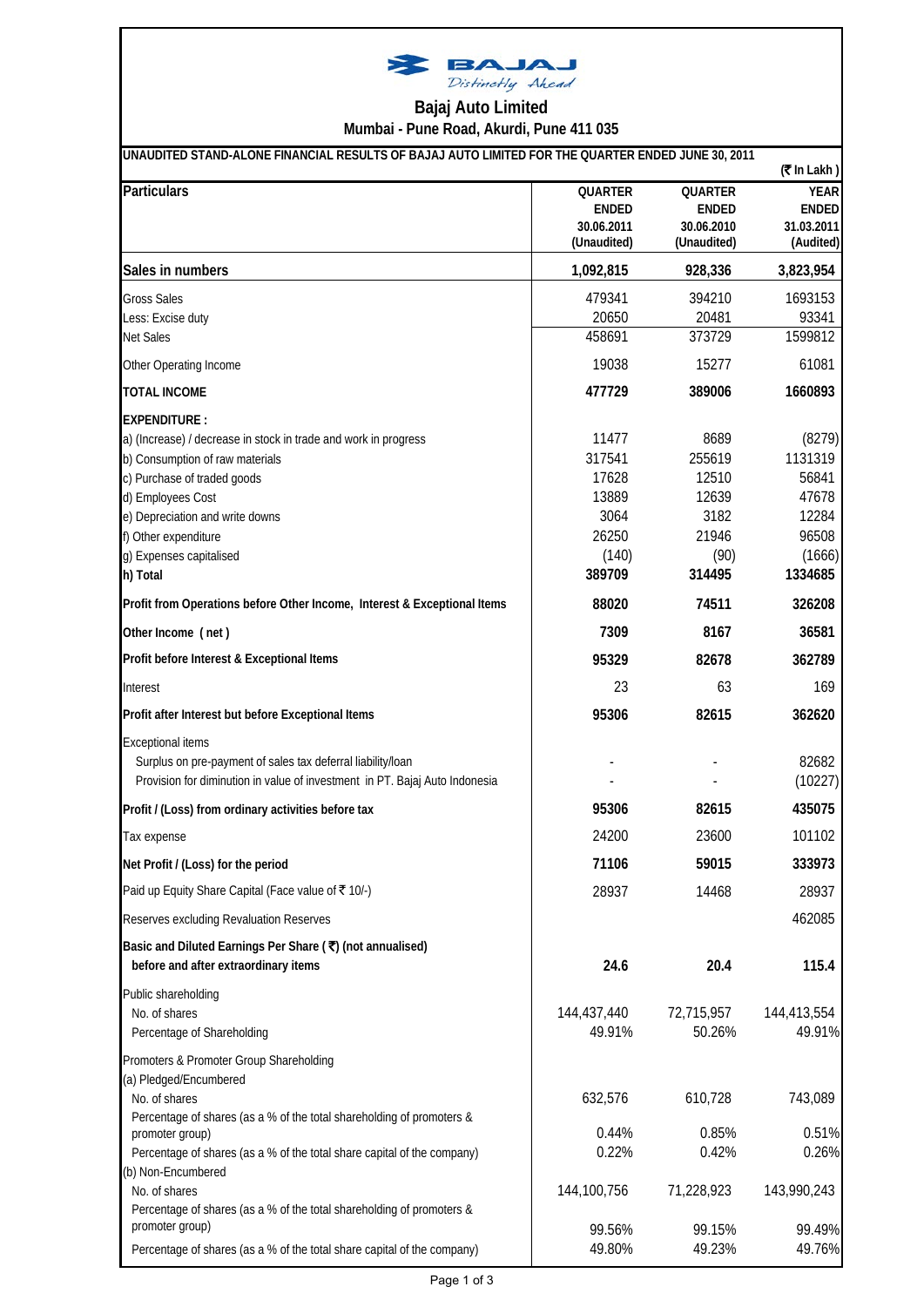| SEGMENT-WISE REVENUE, RESULTS AND CAPITAL EMPLOYED (STAND-ALONE) |                |                |                |
|------------------------------------------------------------------|----------------|----------------|----------------|
|                                                                  |                |                | $($ ₹ In Lakh) |
| <b>Particulars</b>                                               | <b>QUARTER</b> | <b>QUARTER</b> | <b>YEAR</b>    |
|                                                                  | <b>ENDED</b>   | <b>ENDED</b>   | <b>ENDED</b>   |
|                                                                  | 30.06.2011     | 30.06.2010     | 31.03.2011     |
|                                                                  | (Unaudited)    | (Unaudited)    | (Audited)      |
| <b>Segment Revenue</b>                                           |                |                |                |
| Automotive                                                       | 477729         | 389006         | 1660893        |
| Investments                                                      | 7309           | 8167           | 36581          |
| <b>Total</b>                                                     | 485038         | 397173         | 1697474        |
| Segment Profit/(Loss) before Tax and Interest                    |                |                |                |
| Automotive                                                       | 88020          | 74511          | 398663         |
| Investments                                                      | 7309           | 8167           | 36581          |
| <b>Total</b>                                                     | 95329          | 82678          | 435244         |
| Less: Interest                                                   | 23             | 63             | 169            |
| <b>Total Profit Before Tax</b>                                   | 95306          | 82615          | 435075         |
| <b>Capital Employed</b>                                          |                |                |                |
| Automotive                                                       | 172843         | 67436          | 125756         |
| Investments                                                      | 553985         | 486557         | 519795         |
| Unallocable                                                      | (146097)       | (79452)        | (134827)       |
| <b>Total</b>                                                     | 580731         | 474541         | 510724         |
|                                                                  |                |                |                |